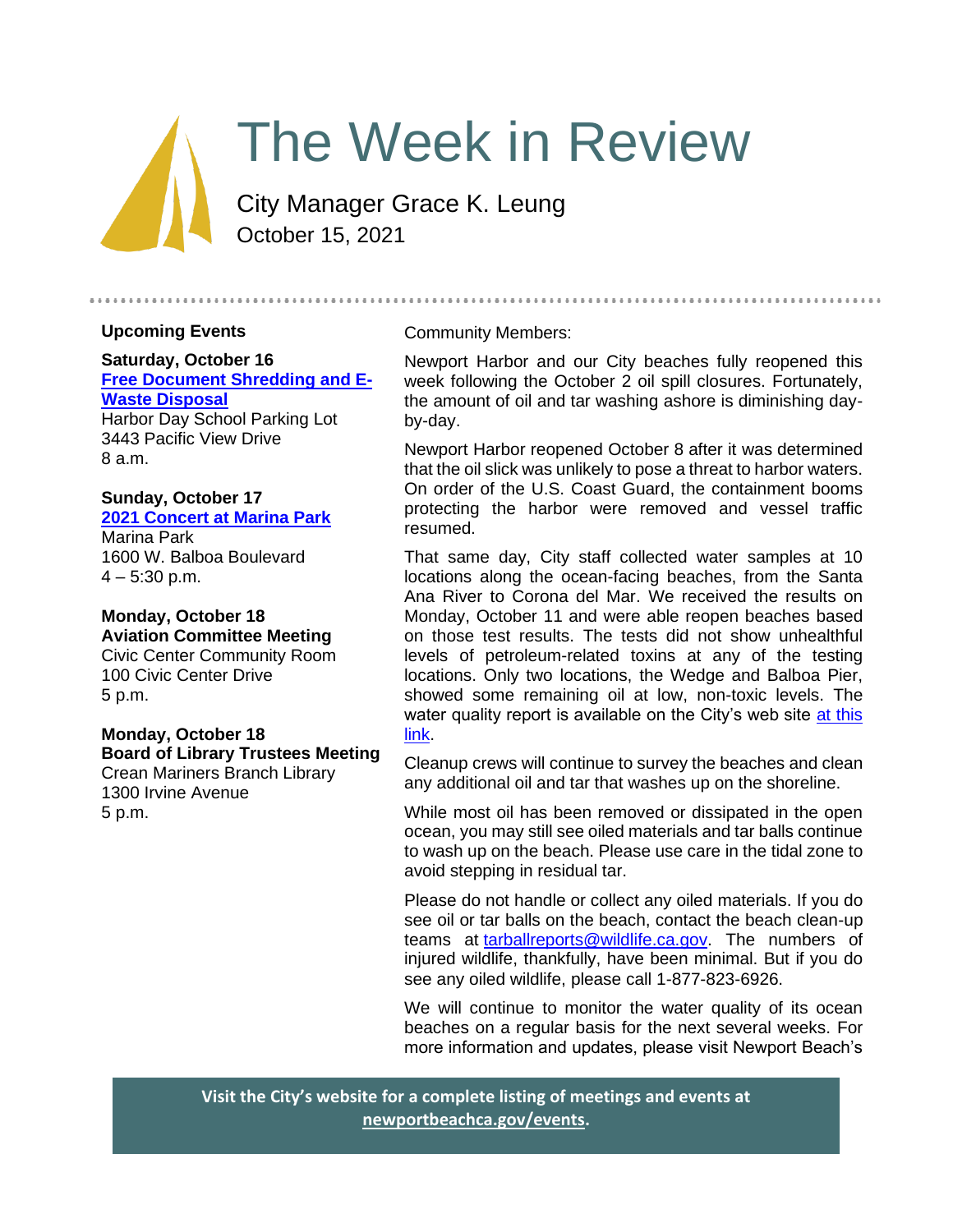web site at [www.newportbeachca.gov/oilspill](http://www.newportbeachca.gov/oilspill) and the official incident response website at [www.socalspillresponse.com.](http://www.socalspillresponse.com/)

#### **COVID-19 Cases in Newport Beach**

As of October 14, the total cumulative number of COVID-19 cases in Newport Beach was 5,008, an increase of 28 cases from October 7. The total number of cases in Orange County as of October 14 was 300,944, an increase of 1,610 cases from October 7. The number of recovered COVID-19 patients countywide as of October 14 was 288,961. These figures are provided to Orange County by the California Department of Public Health. The County's daily, weekday update of COVID-19 case information is [available at this link.](https://ochca.maps.arcgis.com/apps/dashboards/cc4859c8c522496b9f21c451de2fedae) Those seeking vaccination options can visit the HCA page at [this](https://occovid19.ochealthinfo.com/covid-19-vaccine-distribution-channels)  [link](https://occovid19.ochealthinfo.com/covid-19-vaccine-distribution-channels) by the California Department of Public Health.

#### <span id="page-1-0"></span>**Community Meeting on Group Residential Facilities**

The City hosted a community meeting on sober living homes, group homes, and state-licensed residential care facilities on Monday, October 11. The meeting was attended by residents from different Newport Beach neighborhoods, and the Santa Ana Heights / Upper Newport Bay area was the most well represented. The residents expressed concerns about the number of facilities in their neighborhood and the way in which certain facilities are being operated.

The meeting brought together residents and elected officials from the City, County and State to discuss current laws and regulations pertaining to the different types of group residential facilities. The discussion largely focused on two categories of facilities: those that are licensed and regulated by the State; and those that the City can permit and regulate under an ordinance passed in 2008. The residents and elected officials discussed other jurisdictions' ordinances, as well as code enforcement, regulatory and legislative needs and proposals designed to help address the community's concerns. All agreed more discussion and collective work is needed.

To that end, at its October 26 meeting, the Newport Beach City Council will consider forming an Ad Hoc committee, comprised of several Council members supported by City staff, to focus on this issue. The City will continue to communicate and work closely with the community members and our State, County and Federal representatives on identifying and implementing solutions. More information about group residential uses can be found on the [City website.](https://www.newportbeachca.gov/trending/projects-issues/other-important-issues/group-homes)

### **Shredding and E-Waste Collection Event: Saturday October 16**

A shredding/e-waste collection event will be held this Saturday, October 16, from 8 a.m. to noon., at the Harbor Day School parking lot, 3443 Pacific View Drive. Newport Beach residents are welcome to bring their documents and electronic waste for free shredding and disposal. Proof of residency will be verified for this event. Please have identification available when requested. Newport Beach residents can bring up to ten (10) standard file boxes. Documents are shredded on site.

Acceptable items for shred include:

- Bank and financial statements
- Credit card statements or pre-approved credit card offers
- Old IRS tax forms, checks or bills
- Old credit cards & plastic/paper membership cards
- Junk mail, of any size and color
- Document can be bound with staples or paper clips

Unfortunately, the shredder cannot accommodate x-rays or larger plastic items such as binders.

Acceptable items for e-waste collection include: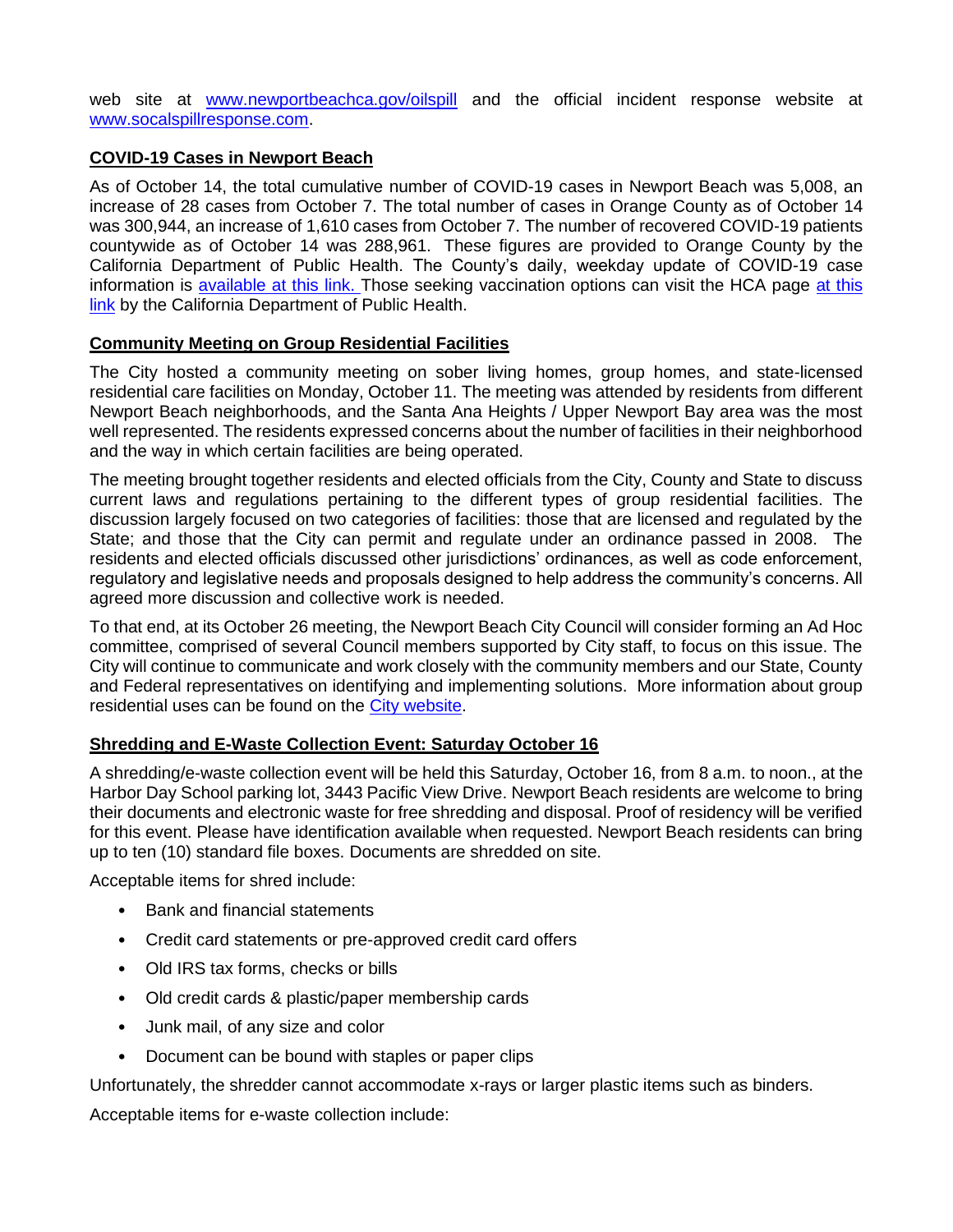- Camcorders, CD, DVD and VCR players
- Cell phones, Telephones & answering machines
- Computer monitors (CRTs & flat screens), Computers/CPUs/laptops
- Printer/scanner/fax/copiers (desktop)
- Radios of all types
- Televisions (CRTs & flat screens), Video game consoles & accessories

Please make sure that all data has been removed from any electronic items. This does not include appliances.

Any household hazardous waste will not be accepted at this event. Those materials can be taken to Orange County's Household Hazardous Waste Collection Facilities. Facility information can be found at [www.oclandfills.com](http://www.oclandfills.com/) or please call CR&R at 949-625-6735 to schedule a pickup for household hazardous waste items.

### **Clean up Projects Begin with Trellis International**

Last month, City Council awarded a grant to Trellis International, a non-profit organization based in Costa Mesa, to provide clean up services within the City of Newport Beach. Trellis, through their Community Impact Team (CIT), works with volunteers who are currently, or at risk of experiencing homelessness, to develop the job skills necessary to successfully re-enter the job market. CIT has already completed three projects over the past two weeks. Volunteers filled a total of 16 50-gallon trash bags with trash and debris. Each project included a four-person volunteer team working for four hours. This is a great start to the program and it is already making a difference in addressing areas within the City not serviced by City staff or contractors. The three project locations included MacArthur Blvd between Pacific Coast Highway and Bison Ave, along with the Dog Park and Civic Center Park; Arroyo Park and trail; and Jamboree Road between Ford Road and Bristol Street. CIT focused their efforts along the sidewalks, landscape areas, and trails. Items collected include dog waste, bottles, cans, containers, broken parts, and signage.

#### **Homelessness Update**

- 18 people who had been experiencing homelessness in Newport Beach are now sheltered in the Costa Mesa Bridge Shelter.
- City Net, the City's contract homeless services agency, ordered Social Security award letters for several clients matched to Emergency Housing Vouchers. The first person from Newport Beach has been matched to a voucher and has started touring apartments. Emergency Housing Vouchers are funded by the American Rescue Plan Act of 2021 and allow people to pay affordable rent based on their fixed incomes. Nine people experiencing homelessness in Newport Beach have been awarded vouchers so far and are working with a housing navigator to locate apartments. The voucher program is being administered by the Orange County Housing Authority.
- City Net facilitated an intake at a women's shelter. The staff coordinated the phone interview and transported the client to the shelter.
- City Net assisted a couple with obtaining EBT cards and re-enrolling them into a sober living home.
- City Net ordered identifying documents (including a photo ID, birth certificate, and Social Security card) for several people enrolled in their services.
- City Net enrolled a client into Telecare to continue her mental health treatment plan.